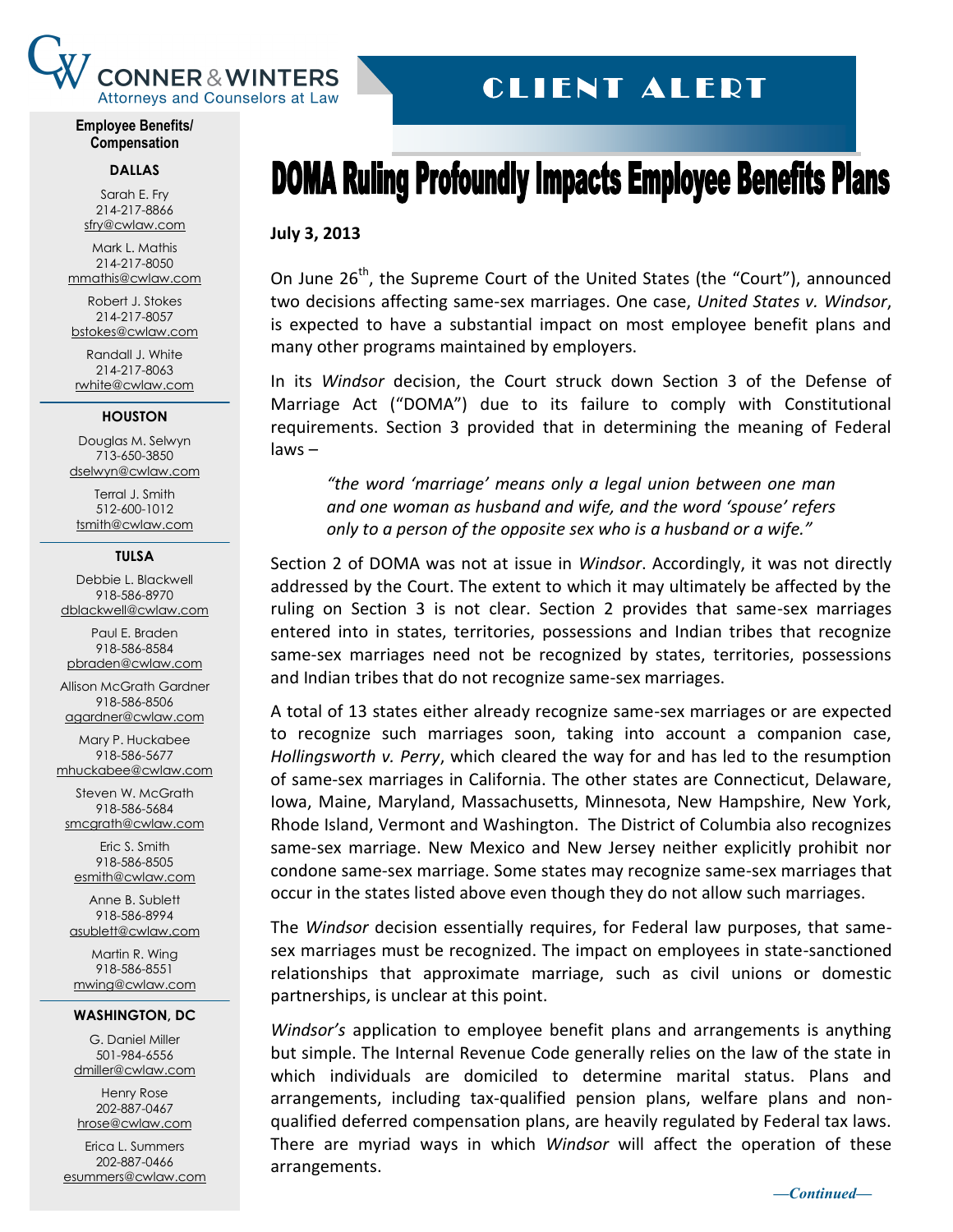Shortly after the Court's decision was announced, the White House released the following statement from President Obama –

*"I've directed the Attorney General to work with other members of my Cabinet to review all relevant Federal statutes to ensure this decision, including its implications for Federal benefits and obligations, is implemented swiftly and smoothly."*

Until the various agencies that regulate employee benefit plans and arrangements issue guidance, the full impact of the Court's decision is difficult to predict.

We expect the agencies will soon address the potential retroactive effect of the decision and the various compliance issues for qualified and other retirement plans. We also believe that the Court's decision will impact a whole host of employee benefit provisions, including qualified joint and survivor benefits, pre-retirement survivor annuities, death benefits, hardship distributions, rollovers, loans in money purchase pension plans, health care coverage and the taxation thereof, flexible benefit plans, HSAs, HRAs, COBRA rights, employment taxes and refunds for prior periods, HIPAA special enrollment rights, dependent care accounts, beneficiary provisions of qualified and nonqualified plans, minimum distributions under qualified plans, life insurance coverage of dependants and many other issues.

Employers can expect employees, particularly those employees in same-sex marriages or other similar arrangements, to begin asking questions about the impact of the Court's decision on benefit plans and related tax issues. In responding to these questions, we recommend at this early stage that employers caution their employees to remain patient. The employees should be assured that the impact of the Court's decision will be given effect as soon as practicable.

Employers with employees or former employees, including retirees, who are entitled to benefits (collectively, "Participants") and who are in same-sex marriages must exercise caution. Some issues will be of more immediate concern. Additional questions arise concerning the possible retroactive effect of the decision on benefit plan obligations. In short, instances that could serve to create excessive risk may need to be dealt with on an *ad hoc* basis until a more informed response can be implemented based on anticipated guidance.

A few examples of more pressing issues for benefit plans with Participants *who are domiciled in a state that recognizes same-sex marriages* illustrate the point –

The spousal consent and survivor rules that govern important aspects of the administration of taxqualified pension plans other than governmental plans and non-electing church plans are matters of immediate concern. The safer practice in applying the spousal consent rules for the affected plans will be to assume that Participants who are in same-sex marriages in the states that recognize such marriages are subject to the spousal consent rules. For example, plans subject to the qualified joint and survivor annuity rules ("QJSA"), including defined benefit pension plans, money purchase pension plans, target benefit plans, and defined contribution plans (other than money purchase pension plans) that are required to apply the QJSA rules, are required to obtain spousal consent for most forms of payment.